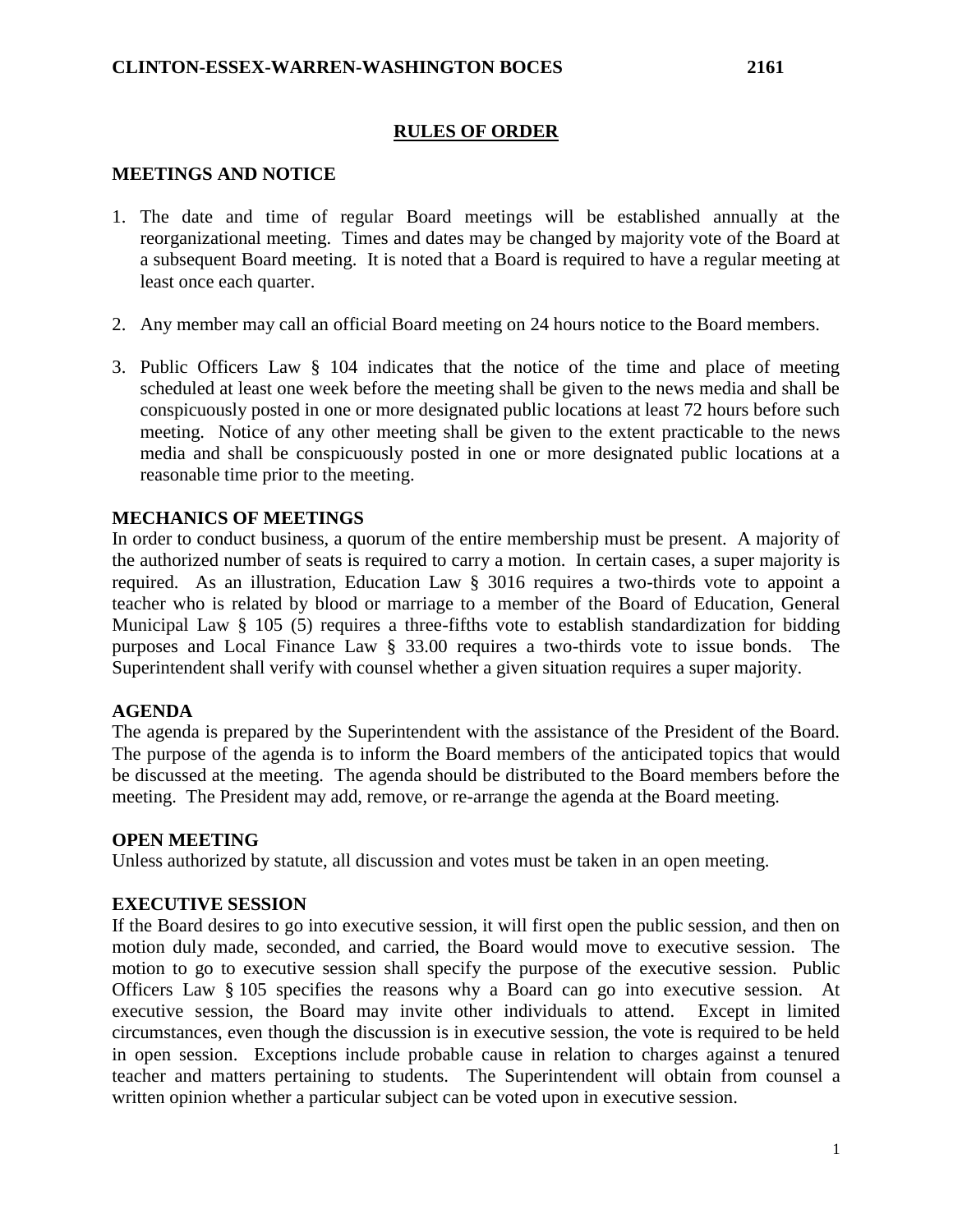## **MINUTES**

Public Officers Law § 106 specifies the contents of the Board minutes. Minutes are records or summaries of all motions, proposals, resolutions, or any other matter formally voted upon and the vote taken on that item. If the vote is not unanimous, the minutes should indicate the vote of the various members. If a Board Member arrives late or departs early from a Board meeting, the arrival or departure time of the Member shall be indicated in the minutes.

Minutes of an open session are to be made available within two weeks from the date of the meeting. Minutes of the executive session shall be made available within one week of the executive session. Even if no action is taken in executive session, the minutes of the executive session should indicate who was present, the topics discussed, the fact that no vote was taken, and the adjournment to open session. The release of Board minutes prior to Board approval should state that the minutes are drafts and subject to Board approval.

# **BOARD OFFICERS**

- 1. **President.** The President is the presiding officer at the Board meeting and has no greater inherent powers than other Board members. The President is expected to vote on all matters properly brought before the Board.
- 2. **Vice President.** The Vice President may act in the place of the President, with the same powers and duties, if the Presidency is vacant or the President is absent. The Vice President has no other inherent powers.
- 3. **Deputy Vice President.** The Deputy Vice President may act in the place of the President, with the same powers and duties, if the Presidency and Vice Presidency is vacant or the President and Vice President is absent. The Deputy Vice President has no other inherent powers.

### **OFFICER REMOVAL**

The President, Vice President, and Deputy Vice President may resign or may be removed at any time during the term of office, which is for a school year. If the individual is removed, there must be good cause for removal. Adequate notice of the charge against the individual must be given with an opportunity to be heard before the Board. The vote must be at an open meeting, duly made.

### **MOTIONS**

To present a motion, a member ordinarily should address the President, be recognized by the President, and then propose the motion. If the motion is made and seconded, the members may discuss the matter. If the motion is not seconded, the Board will move onto the next item of business.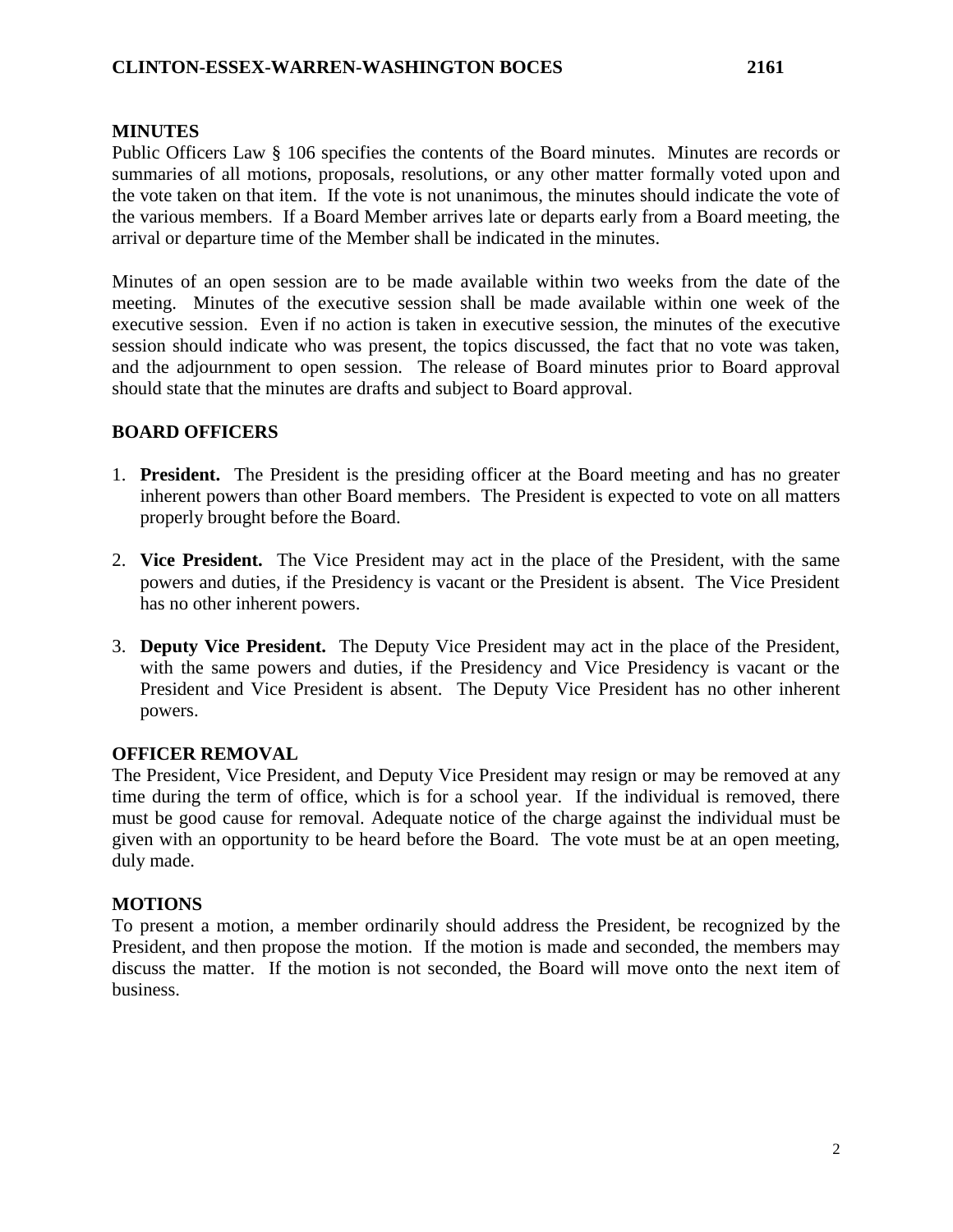#### **MOTION TO CLOSE THE DEBATE**

The motion to close the discussion on a particular motion will bring that motion to an immediate vote. It is an ordinary motion and the proposer may not interrupt another speaker. It takes preference over motions to limit or extend debate, postpone to a definite time, refer to committee, amend, and postpone indefinitely. Such a motion requires a second. The President may call for a vote at any time.

### **MOTION TO LIMIT OR EXTEND DEBATE**

The motion to limit or extend the debate controls the amount of time that will be devoted to the discussion of a particular piece of business. It is an ordinary motion and the proposer may not interrupt another speaker. It takes preference over motions to postpone to a definite time, refer to committee, amend, or to postpone indefinitely. This motion requires a second, is debatable as to the type and time limitations, and is amendable as to the time and number of comments permitted.

### **MOTION TO POSTPONE TO A DEFINITE TIME**

The motion to postpone to a definite time puts aside consideration of a main motion until a specified date. It is an ordinary motion and a proposer may not interrupt another speaker. It takes preference over motions to refer to a committee, amend, or postpone to a definite time. The motion requires a second, is debatable as to reasons for postponement and the date of reconsideration, and is amendable as to the date of reconsideration.

# **MOTION TO REFER TO COMMITTEE**

The motion to refer to committee transfers specified business pending before the Board to a committee. It is an ordinary motion and the proposer may not interrupt another speaker. It takes preference over motions to amend and postpone to a definite time, the motion does not require a second, is debatable as to the structure of the committee and is amendable as to the structure.

### **MOTION TO AMEND**

The motion to amend changes the wording of a main motion. It is an ordinary motion and the proposer may not interrupt another speaker. It takes preference over the motion to postpone for a definite time; requires a second.

### **MOTION TO POSTPONE INDEFINITELY**

The motion to postpone indefinitely terminates the consideration of the main motion. It is an ordinary motion, and the proposer may not interrupt another speaker. It takes preference over the main motion only; and requires a second; is debatable and re-opens debate on the pending main motion.

### **MOTION TO RECONSIDER**

The motion to reconsider places a previously considered main motion before the Board for a second time. It can only be made at the meeting where the motion was passed or the next following meeting. The motion can only be made and seconded by individuals who voted in the majority. The motion requires a second; is debatable and opens debate on the main motion being considered and may not be amended.